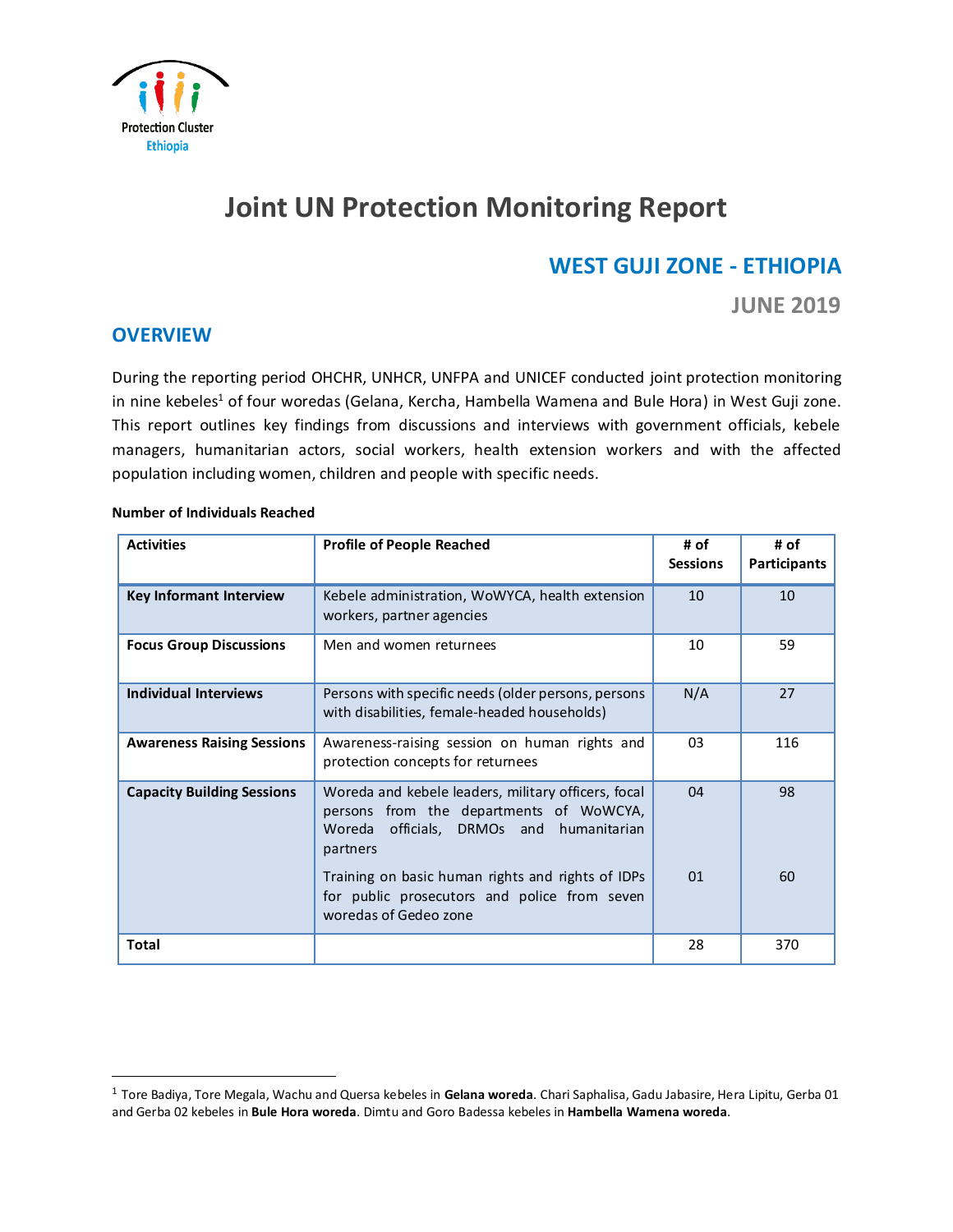## **Key Findings**

## **1. Population Movement**

The protection monitoring teams identified 1,204 IDP households (HHs) of Guji ethnicity dispersed within four woredas (Bule Hora, Gelana, Kercha and Hambella Wamena) in West Guji zone. Of this number, 65% (784 HHs) were mostly unwilling to return to their various places of origin/residence in Gedeo zone for reasons varying between insecurity and difficulties accessing their land and properties. The IDPs that were interviewed are living in the community either with relatives or in rented houses. About 19% (227 HHs) reportedly acquired properties in West Guji before the conflict and consider themselves dual residents of Gedeo and West Guji. A total of 12% (143 HHs) opted for reintegration and acquired land through private arrangements where they planted cash crops (false bananas, coffee, etc) and built houses. According to the West Guji kebele officials they are registered as residents of the kebeles.

During the reporting period, no restrictions or coercive actions from the local authorities in West Guji, were reported by IDPs. However, according to individual interviews conducted, 164 Guji IDPs residing in Cheri Saphalisa kebele (Bule Hora woreda), were returned from Gedeb (Gedeo zone), as they were not in possession of their landholding certificate.

## **2. Safety and Security**

The communities in West Guji continue to experience fear of displacement due to the insecurity caused by various military operations. In Gadu Jabasire kebele (Bule Hora woreda) a significant presence of Oromia regional special police was observed. A kebele administrator reported that Ethiopian Defense Forces (EDF) launched an operation against Unknown Armed Groups (UAGs).

During the second week of June, UAGs in Quersa kebele (one of kebeles were IDPs are still located) in Gelana woreda, destroyed properties and displaced 17 families/relatives of the kebele officials and zonal leaders. Currently, the security situation is very tense in the Gelana woreda as UAGs continue to carry out sporadic attacks against government officials in the woreda.

## **3. Protection and Human Rights Concerns**

## Child Protection

• The woreda office of Women, Children and Youth Affairs (WoWCYA) in Gelana reported 4,195 returned with their families to their place of origin. Protection monitors identified 33 unaccompanied and 35 separated children (UASC) in Gelena woreda including children living on the street. In Tore Badiya kebele of Gelana woreda**,** kebele administrator reported eight unaccompanied children, but he could not provide a list of the children of concern. Child protection partners have not received a referral regarding these unaccompanied minors but continue to follow-up.







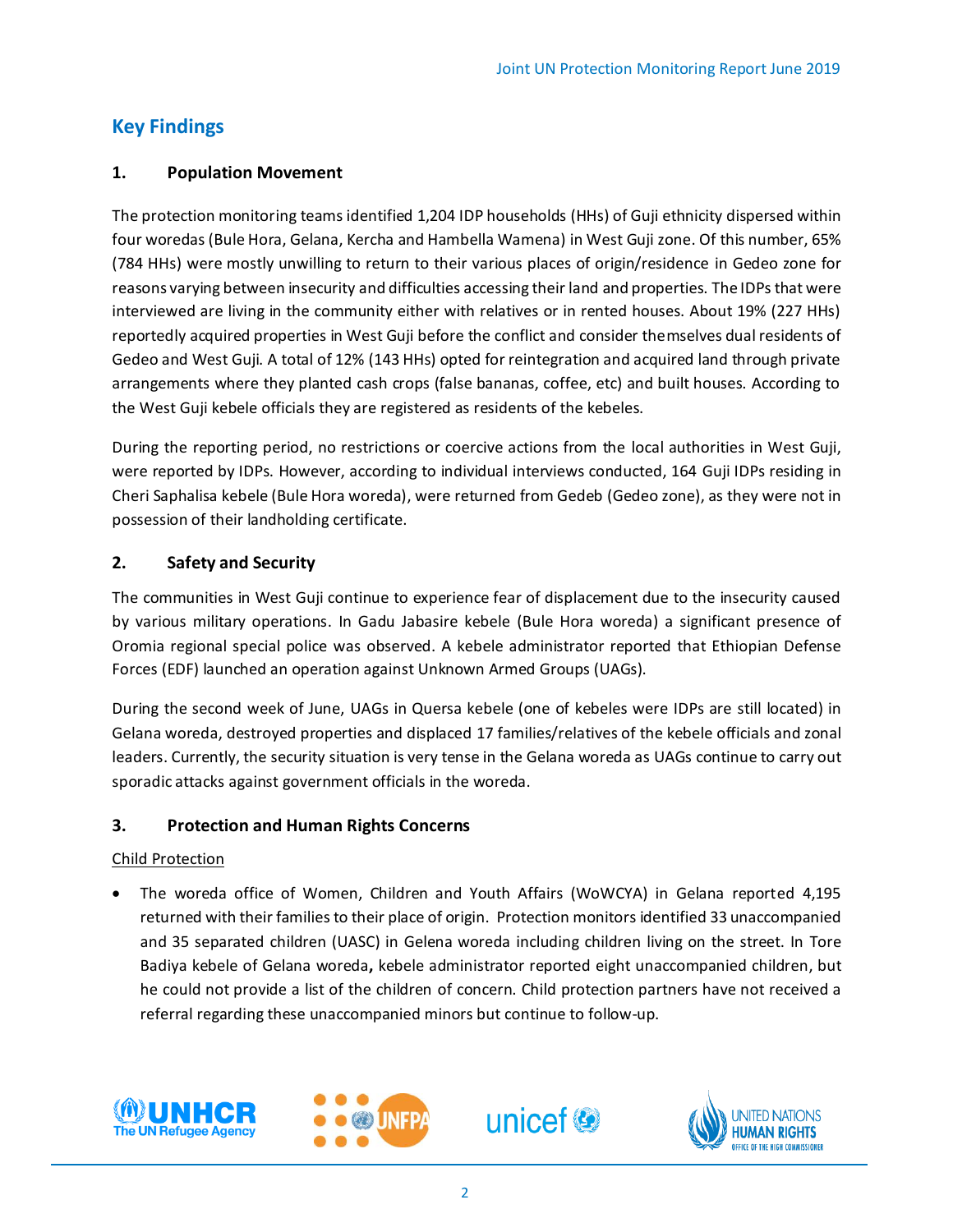- Currently child protection partners are in the process of tracking UASC in order to verify all UASCs and other vulnerable children in each woreda. The key challenge to the exercise has been the limited resources available and the low coverage by partners in some kebeles.
- Parents have expressed concern about the enrolment of their children in the next academic year as they do not have financial means (or income) to purchase scholastic materials.

#### Prevention and Response to Sexual and Gender-Based Violence (GBV)

- It was observed that early marriage and domestic violence are occurring at a higher rate in Gelana woreda as compared to other woredas.
- Key informant Interviews with the WoWCYA indicate the need to foster interventions in the kebeles by the deployment of additional social workers at the kebele level and providing transportation to facilitate follow up of survivors. Preliminary findings from the mapping of the WoWCYA representatives at the kebele level shows that WoWCYA representatives have not returned since the conflict subsided.
- Security concerns in some of the kebeles have hindered survivors' access to adequate and timely interventions where possible.

## Civil Documentation / Housing, Land and Property (HLP)

- The absence of landholding certificates is an obstacle for some returnees to access their land and property in Gedeb woreda (Gedeo zone). Some of these returnees have returned to displacement in West Guji they lost their land certificate during the conflict. The issues of missing documents were reported to the kebele officials. Returnees were requested to hold onto their complaints until there was sufficient capacity at the local level to address their concerns.
- Secondary occupation was reported in Hera Lipito kebele, Guji IDPs reported that their land and other properties were taken over by Gedeos in Gedeb woreda. HLP cases are referred to NRC's HLP team.
- In Gadu Jabasire kebele, Bule Hora woreda, of the 350 HHs Gedeo returnees, 162 HHs lost their houses to fire and are in need of urgent shelter assistance. According to the ES/NFI cluster, there is no partner working in Bule Hora woreda at the moment and the prioritized woredas are Kercha and Hambella in West Guji zone and Gedeb in Gedeo zone.
- Similarly, in Wachu kebele (Gelana woreda) the returnees constructed temporary shelters because their houses were destroyed but they are able to access their land for cultivation.

#### People with Specific Needs (PSN)

• During the reporting period 34 PSNs were identified and referred to appropriate services.

#### Human Rights

• Government authorities claimed that they have arrested over 300 people allegedly involved in the violence and conflict in West Guji zone. The protection monitoring teams were not able to collect more detailed information from authorities during the reporting period.







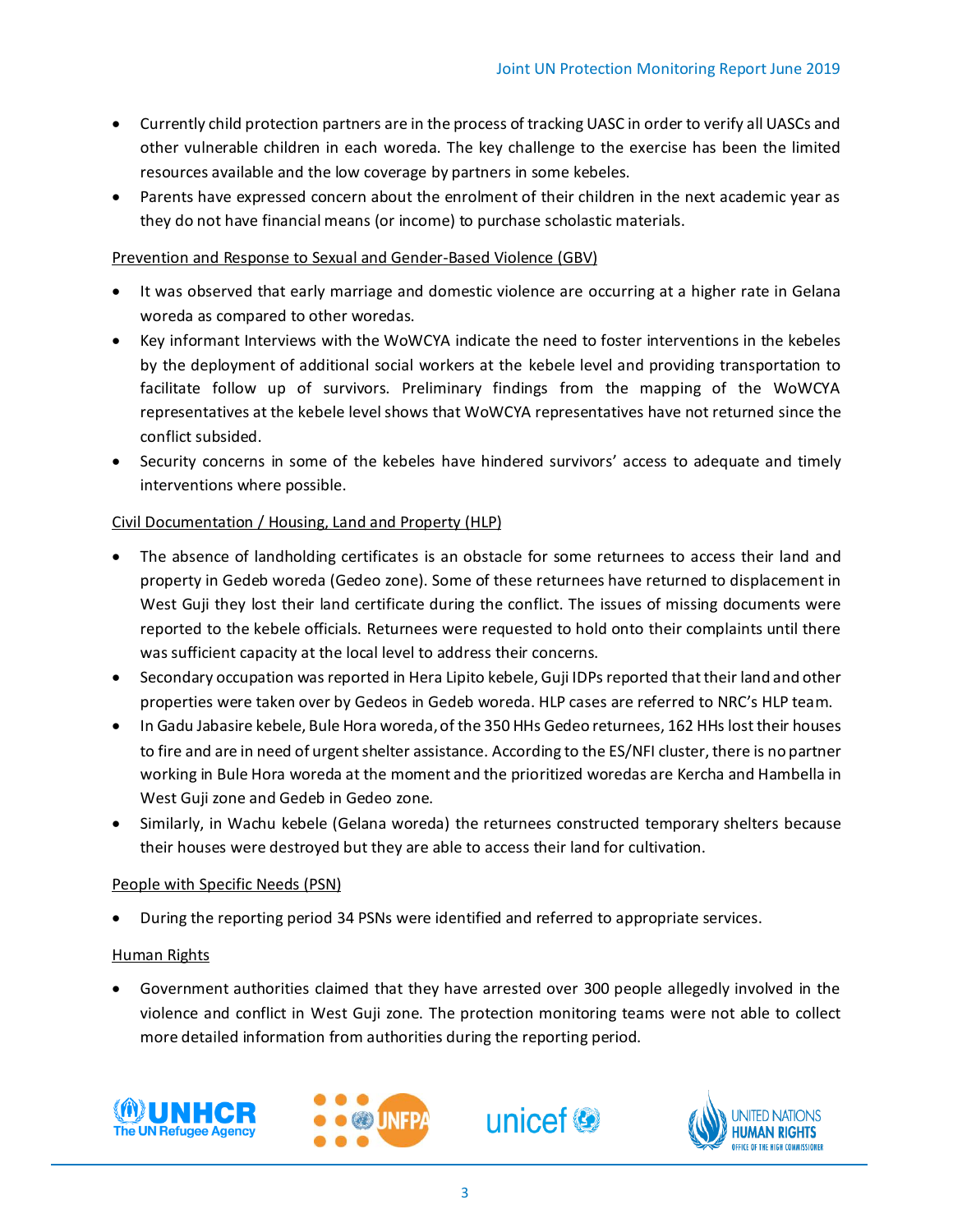## **4. Humanitarian Assistance**

While humanitarian interventions are underway, substantive gaps in the provision of food and shelter were reported. The zonal authorities stated they have conducted targeting in Kercha woreda and requested humanitarian partners to complete the exercise in the following prioritized woredas (Bule Hora, Gelana and Hambella) and then conduct verification of the list from Kercha.

## Food

- The local authorities prioritized food distribution in Kercha due to a large number of returnees.
- In Gelana woreda, the government distributed 15kg of maize per individual four months ago. Since this time, there has been not been any distributions conducted, which has led to a serious food shortage in Gelana woreda.
- In Tore Badiya kebele (Gelana woreda) it was reported that about 300HH returnees did not receive any food assistance since their arrival. In addition to access to food, the returnees reported that there were inclusion errors on lists used by the partners for food distribution.
- In Wachu and Chari Saphalisa kebeles (Bule Hora woreda) a shortage of food was also reported. According to the kebele managers, the returnees have not received any food assistance, since their arrival in the kebele.

## Health

• According to focus group discussion with women, it was highlighted that many women deliver at home as health facilities are non-existent or non-functional.

## WASH

- Similar to health providers, portable water and latrines are limited or non-existent in some kebeles. In Hera Lipitu kebele (Bule Hora woreda) there is one water pump functional about one hour away. It is difficult to reach by people with specific needs including pregnant women, persons with disabilities and older persons with limited mobility.
- Women at Tore Badiya kebele (Gelana woreda) reported walking more than two hours to fetch water from a spring.
- Open defecation was also observed in several kebeles.
- In some locations in Kercha, Hambella and Bule Hora, partners are distributing dignity kit/hygiene materials. However, during focus group discussions, the need for those items were raised by the affected population.

## NFI/Shelter

• Cooking stoves, solar lamps, dignity kits and some shelter items, were distributed to returnees, in particular those with specific needs, in Kercha and Bule Hora. However, the items to not reach all of the returnees in need. An information campaign on the limited resources is recommended to avoid complaints and misunderstanding among the affected population.







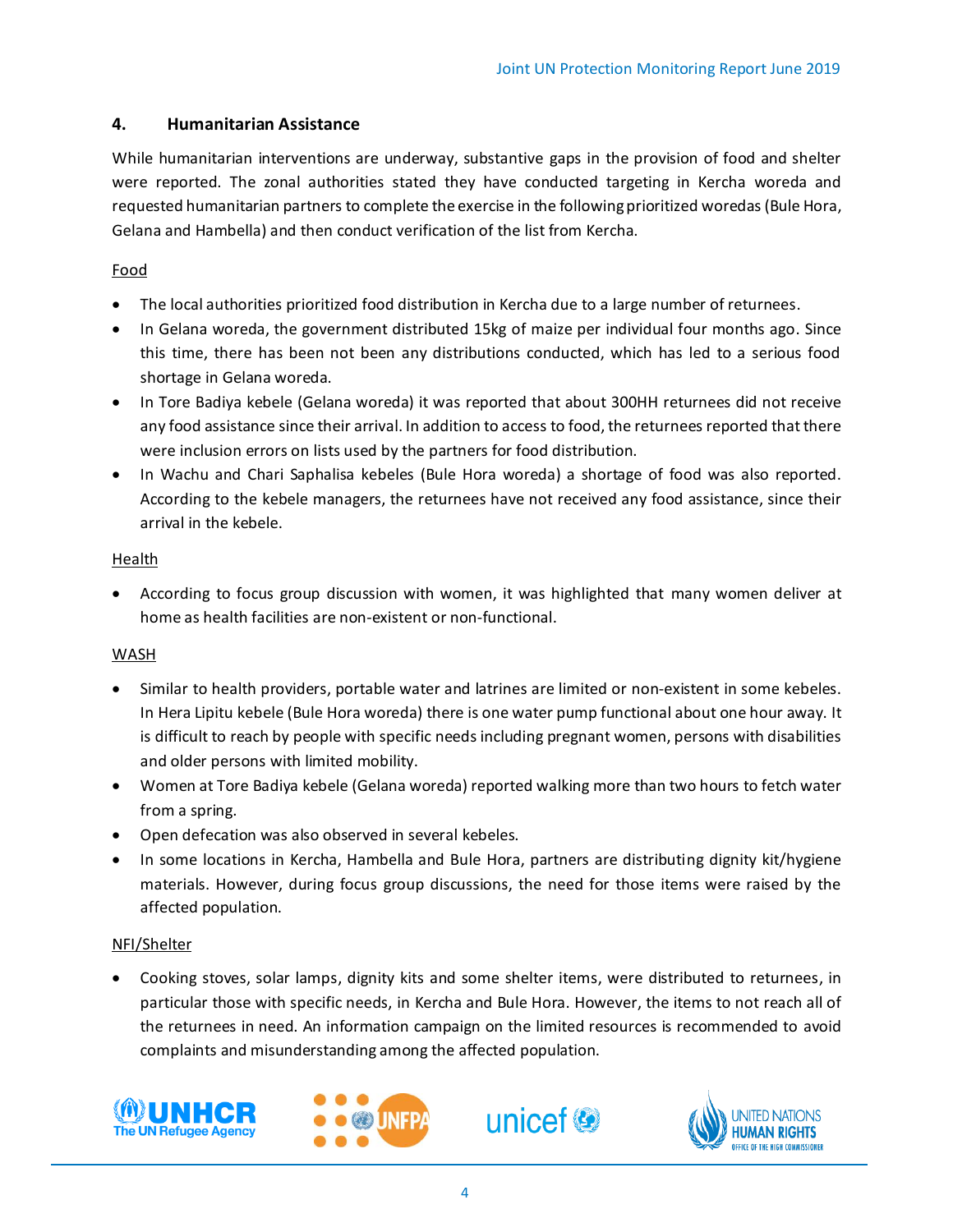## **5. Constraints and Gaps**

- Low coverage of partners in the sectors of psychosocial support, child protection, SGBV, dignity kit provision and assistance to persons with specific needs.
- Prevailing insecurity, as well as heavy rains and bad road conditions, hindered humanitarian access to the affected population and areas of intervention.
- Serious disruption of internet services affected coordination and information sharing with key actors and stakeholders during the reporting period.
- In June, the protection monitors observed the replacement of several government officials at the zonal level, which impacted the relationship and collaboration the protection monitoring teams have with the government. It hindered information sharing and access to data on the local population.
- Several security incidents took place in Bule Hora and Gelana woredas where military operations were launched by the federal security forces against unidentified armed groups (UAG) operating in the area. The security incidents resulted in movement restrictions for the protection monitoring teams.

## **Response Update**

## Persons with Specific Needs (PSN)

- The total of 272 PSNs were identified by the protection monitors and referred to service providers.
- The Zonal office of Women, Children and Youth Affairs (ZoWCYA) registered 12,022 PSNs, including women and children at-risk, adult and children with disabilities, older persons without family support, persons with serious medical conditions. The number includes the host community and the affected population within the woredas.
- The data provided by ZoWCYA on PSNs is yet to be finalized in all woreda and segregated according to the different categories and among the returnee population. The data will be used by the protection monitoring teams for targeting, follow-up and referral, as needed.
- The protection monitors are working with the WoWCYA to establish a referral pathway for the PSNs. The Protection Cluster's inputs to the zonal response plan will target 3500 PSNs for multipurpose assistance aimed at mitigating protection risks while advocating for the integration of their needs in different services provided.

#### Child Protection

- The child protection referral pathway recently published by the CP AoR was widely shared with the partners and used to sensitize the community during the training conducted by the team. This should enhance the involvement and engagement of the community.
- Meanwhile, the training provided enhanced the capacity of the different stakeholders to involve them in responding to their own protection concerns including the identification and response to child protection issues and concerns.
- The protection monitors are working in close collaboration with child protection partners for the referral of UASC. A meeting was held between child protection partners and the protection monitors to update them about the ongoing strategy to manage the cases of UASCs.